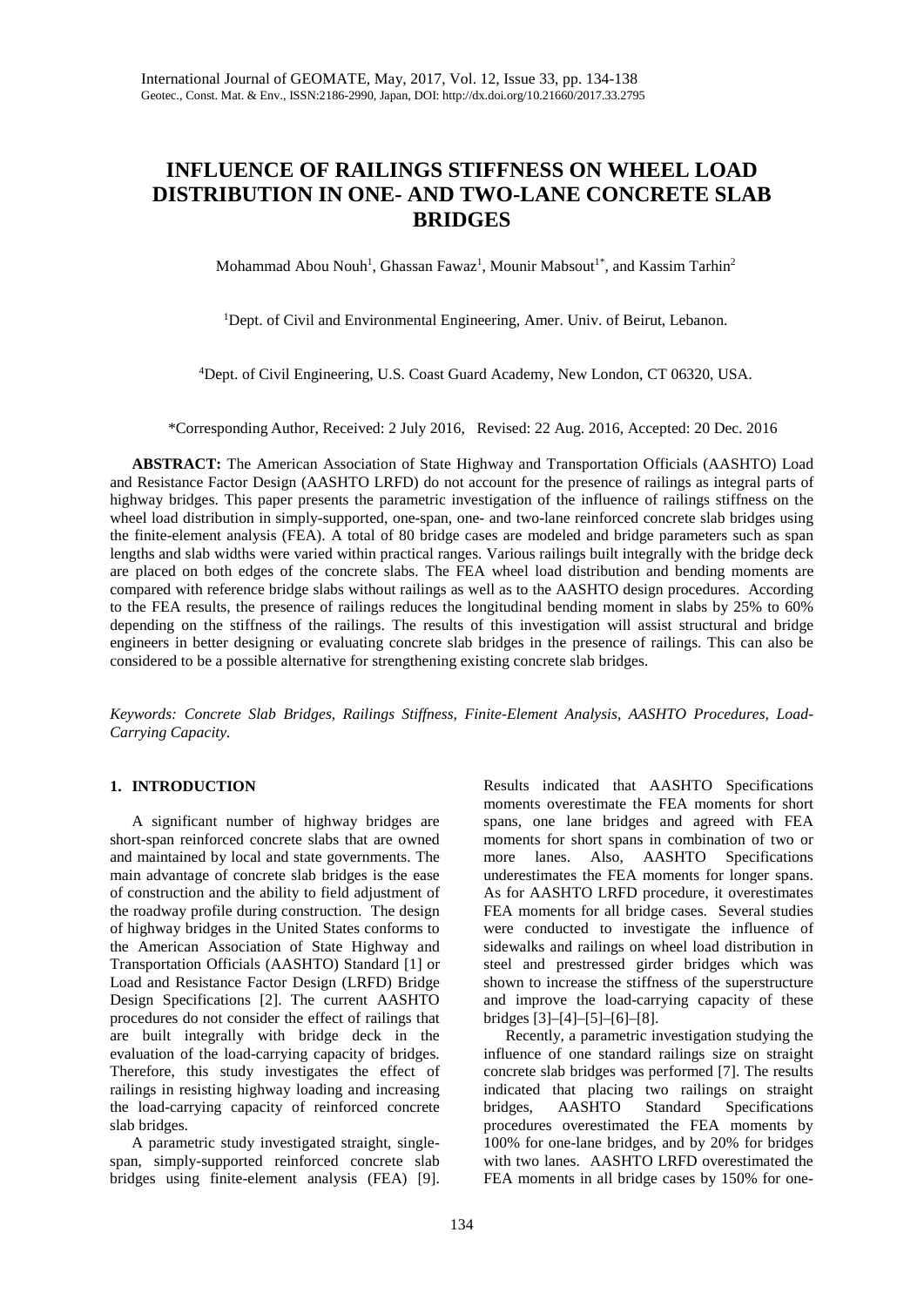lane, and 70% for two-lanes when placing two railings on slab bridges. It is worth noting that the AASHTO Procedures which overestimated the FEA results above do not consider the stiffness or the effect of side railings.

This paper presents the results of a parametric study investigating the influence of railings stiffness on the increase in load carrying capacity in reinforced concrete slab bridges.

# **2. AASHTO BENDING MOMENTS AND SLAB THICKNESS**

For simply-supported concrete slab bridges, AASHTO Standard Specifications (2002) suggest three approaches in determining the live-load bending moment but only one procedure is used in this study that was compared with the finite-element analysis results.

$$
M = 13,500S \text{ for } S \le 15m \tag{1}
$$

$$
M = 1,000(19.5S - 90) \text{ for } S > 15m \tag{2}
$$

Where:

 $S = span length (m)$ 

 $M =$  longitudinal bending moment per unit width  $(N-m/m)$ 

AASHTO LRFD Section 4.6.2.3 (2012) provides an equivalent strip width procedure to design reinforced concrete slab bridges that is comparable to procedures specified in the Standard Specifications. However, the AASHTO LRFD Section 3.6.1.2 requires the use of HL93 (addition of HS20 Truck plus lane loading) live loading. This approach is to divide the total bending moment by an equivalent width to obtain a statically design moment per unit width. The equivalent width "E" of longitudinal strips per lane for both shear and moment is determined using the following formulas:

Width for one lane loaded is:

$$
E = 250 + 0.42\sqrt{L1 \times W1}
$$
 (3)

Width for multi-lanes loaded is:

$$
E = 2,100 + 0.12\sqrt{L1 \times W1}
$$
 (4)

Where:

 $E =$  equivalent width of longitudinal strips per lane, "mm"

 $L1 =$  span length in "mm", the lesser of the actual span or 18,000 mm

 $W1 =$  edge-to-edge width of bridge in "mm" taken to be the lesser of the actual width or 18,000 mm for multi-lane loading, or 9,000 mm for single-lane loading.

AASHTO Specifications and AASHTO LRFD do not take into account the influence of side railings on concrete slab bridges.

# **3. DESCRIPTION OF BRIDGE CASES**

Typical simply-supported one-span, one-lane, and two-lane reinforced concrete slab bridge cases were analyzed in this investigation. Four single span lengths were considered in this parametric study: 7.2, 10.8, 13.8, and 16.2 m (24, 36, 46, and 54 ft) with corresponding slab thicknesses of 450, 525, 600, and 675 mm (18, 21, 24, and 27 inches), respectively. The concrete slab thicknesses were calculated using the AASHTO equations reported in earlier sections. The overall slab widths were assumed to be: 4.2 m  $(14 \text{ ft})$  for one lane, and 7.2 m  $(24 \text{ ft})$  for two lanes.

The base case for the standard railings size adopted from previous research was 200 mm (8 in) wide and 760 mm (30 in) high above slab [7]. Another parameter considered in this study was varying the railings stiffness, which is represented by the moment of inertia of the railing (I) computed at the bottom of the railing section.

$$
I_{(bottom)} = I_{(center)} + Ad^2 = \frac{bh^3}{12} + bh(\frac{h}{2})^2 = \frac{bh^3}{3}
$$

$$
\therefore I_{(bottom)} = 4I_{(center)}
$$

Five stiffness factors are considered including X0, X1, X2, X3, X4, and X0.5, along with X0 (reference case with no railings). Where:

 $X0$  No Railings, Reference case  $= 0$ 

X0.5 Half the base case moment of inertia = 2Ic

 $X1$  Moment of inertia of base case  $= 4Ic$ 

 $X2$  Twice the base case moment of inertia = 8Ic

X3 Triple the base case moment of inertia = 12Ic

X4 Four times the base case moment of inertia = 16Ic



Fig. 1 Various railing sizes (X0, X1, X2, X3, X4, X0.5).

Various railings sizes are shown in Fig.1. Figure 2 shows a typical cross-section and plan-view of two-lane bridge cases with/without railings (base case, X1), with HS20 trucks placed transversely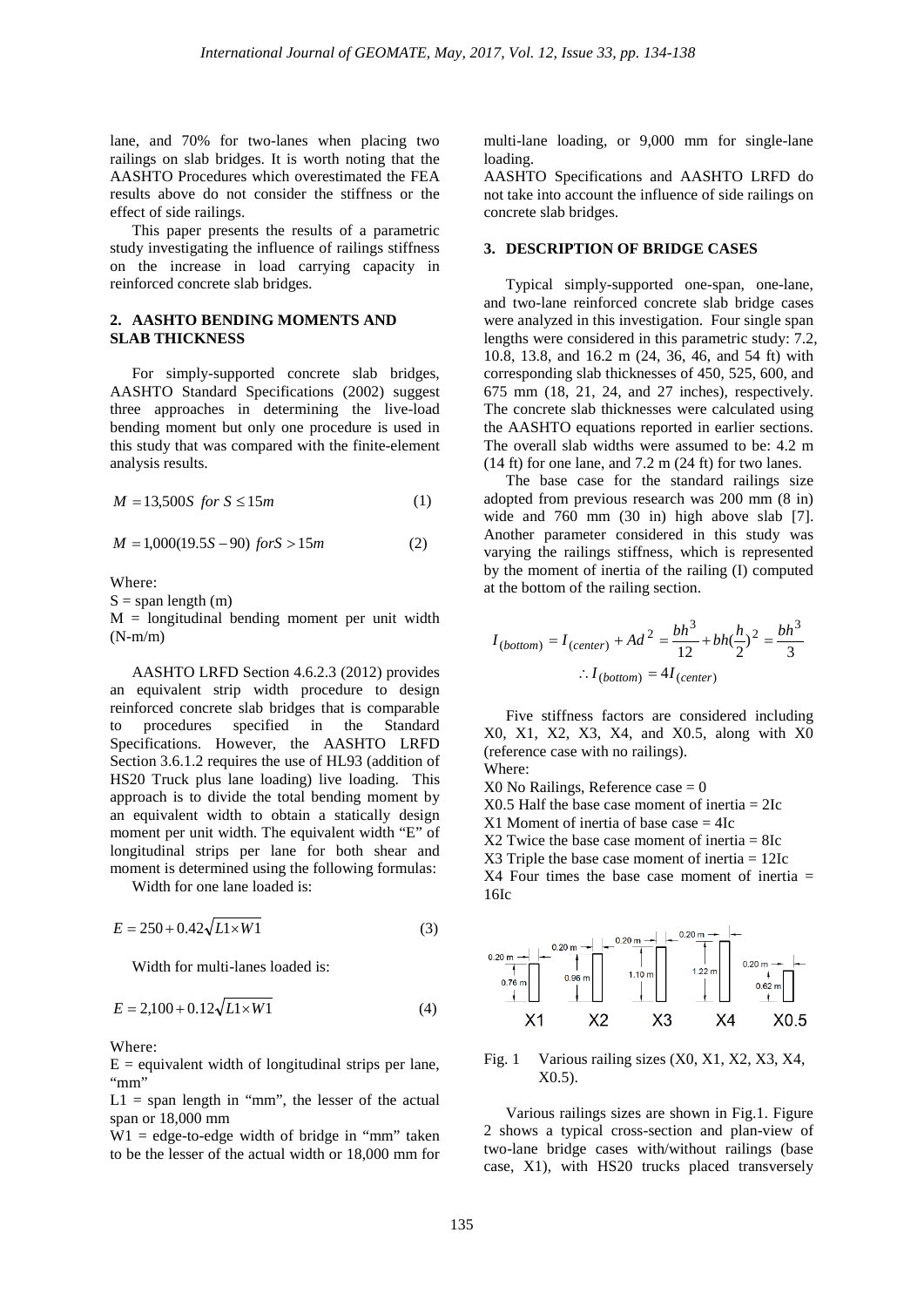close to one edge of the slab deck with minimum spacing between trucks (Edge loading condition).



Fig. 2 Typical cross-section and layout for a twolane bridge subject to Edge loading condition with base case railings (X1).

#### **4. BRIDGE LOADING**

The bridge cases considered in this study were subjected to AASHTO HS20 design trucks assuming to be traveling in the same direction when considering multiple lanes. AASHTO HS20 design trucks were placed longitudinally and transversely to produce maximum bending moments. The results of a previous study indicated that the Edge loading condition is more critical than the Centered loading condition [7]. Therefore, only the Edge loading condition was adopted in this study. Figure 2 shows the Edge loading condition for the two-lane bridge case where the first design truck was placed close to one edge of the slab, such that the center of the left wheel of the left most truck is positioned at 0.3 m (1 ft) from the left edge of the slab, and the other trucks were placed side-by-side with a distance 1.2 m (4 ft) between the adjacent trucks in order to produce the worst live loading condition on the bridge.

#### **5. FINITE ELEMENT MODELING**

A total of 80 slab bridge cases were investigated using the FEA. The computer program SAP2000 (version 17) was used to discretize the bridge into a convenient number of square four-node shell elements with six degrees of freedom at each node [10]. A previous study which investigated the influence of railings, showed that railings modeled as beam elements placed "eccentrically" along the slab edges with the second moment of area calculated about its base, gave similar results for longitudinal moments for models where railings were modeled as shell elements placed orthogonally on top and along the edges of each slab which represent a realistic geometric model [7]. Therefore, the simpler eccentric beam element was adopted to model the railings in this study. Figure 3 illustrates a typical finite element model with the corresponding longitudinal bending moment contours for a 10.8 m (36 ft) span, two-lane bridge, in the presence of two railings, and subject to HS20 Edge loading condition.





## **6. FINITE-ELEMENT ANALYSIS RESULTS**

The FEA results are reported in terms of the maximum longitudinal bending moments at critical locations in the concrete slab bridges. The FEA results for bridges with railings of different stiffness factors were compared with reference bridge cases without railings as well as with AASHTO Standard Specifications and LRFD procedures.

## **6.1. FEA RESULTS vs. AASHTO**

Figure 4 shows sample plots of the FEA longitudinal bending moment at the critical sections for all the two-lane bridge cases in combination with the four span lengths  $(S)$  with base case railings  $(X1)$ . Figure 5 shows the bending moment plots for all the two-lane bridges with 10.8 m (36 ft) span length, with different railing configurations (X0, X0.5, X1, X2, X3, X4), along with the AASHTO moments.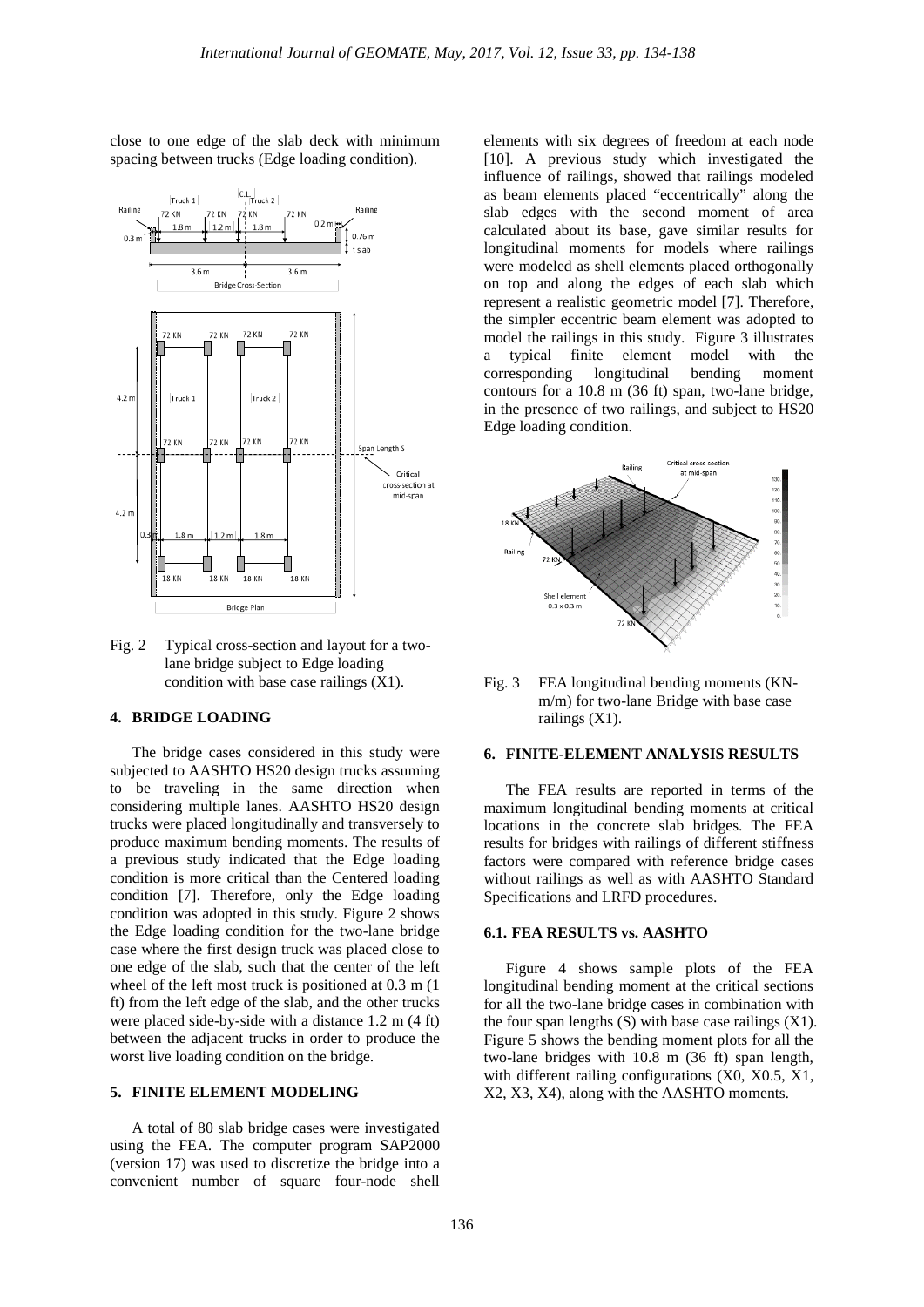The maximum FEA longitudinal moments in Figure 5 for the concrete slabs was defined as the first peak value occurring after the maximum value at the leftmost edge which is assumed to be resisted by the edge beam.



Fig. 4 FEA longitudinal bending moments for two-lane bridges with base case railings (X1).



Fig. 5 FEA longitudinal bending moments for a 10.8 m (36 ft) span, two-lane bridge, with various railings sizes (X0, X0.5, X1, X2, X3, X4), with AASHTO Specs and LRFD.

Table 1 summarizes the increase or decrease in predicting bending moments in the concrete slabs when comparing the maximum FEA with the AASHTO Specs moments for all the bridge cases. Using Table 1, it can be observed that, for bridge cases with no railings (X0), AASHTO Standard Specifications generally tends to give similar results to the FEA slab moments, with the exception of onelane with spans less than 12 m (40 ft) where the AASHTO overestimates FEA moments by about 20%. This is more pronounced with more lanes and longer spans, where AASHTO underestimates FEA moments reaching up to 20% for two lanes with spans greater than 12 m (40 ft). When base case railings (X1) are present in a concrete slab, the FEA slab moments decrease significantly and AASHTO overestimates or gives similar moments in almost all cases, reaching 100% for the one-lane bridges with spans less than 12 m (40 ft), and gives similar moments for two-lane bridges with spans longer than 12 m (40 ft). Also, as the stiffness factor of railings increases as the FEA moments decrease and a more significant AASHTO overestimation is observed. This overestimation reaches 170% for one-lane bridges and is around 70% for two-lane bridges with (X4) railings stiffness factor.

| Table 1 Comparison of FEA Maximum Slab |  |  |
|----------------------------------------|--|--|
| Longitudinal Bending Moments and       |  |  |
| <b>AASHTO Specifications Moments</b>   |  |  |

|                    | Span   | FEA Maximum Longitudinal Moments (KN-m/m) and Percent | <b>AASHTO</b>  |       |      |       |                |            |
|--------------------|--------|-------------------------------------------------------|----------------|-------|------|-------|----------------|------------|
| Number<br>of Lanes | Length |                                                       | Specs          |       |      |       |                |            |
|                    | (m)    |                                                       | Moments        |       |      |       |                |            |
|                    |        |                                                       | X <sub>0</sub> | X1    |      |       | X <sub>2</sub> | $(KN-m/m)$ |
|                    | 7.2    | 74.5                                                  | 30%            | 44.8  | 117% | 39.0  | 149%           | 97.2       |
| 1                  | 10.8   | 131.0                                                 | 11%            | 75.9  | 92%  | 59.6  | 145%           | 145.8      |
|                    | 13.8   | 188.8                                                 | $-1%$          | 119.0 | 57%  | 91.8  | 103%           | 186.3      |
|                    | 16.2   | 235.1                                                 | $-4%$          | 162.8 | 39%  | 128.1 | 76%            | 225.9      |
|                    |        |                                                       |                |       |      |       |                |            |
|                    | 7.2    | 92.3                                                  | 5%             | 65.9  | 47%  | 60.5  | 61%            | 97.2       |
| $\overline{c}$     | 10.8   | 159.0                                                 | $-8%$          | 111.3 | 31%  | 92.4  | 58%            | 145.8      |
|                    | 13.8   | 226.6                                                 | $-18%$         | 168.8 | 10%  | 139.4 | 34%            | 186.3      |
|                    | 16.2   | 280.6                                                 | $-19%$         | 222.9 | 1%   | 188.3 | 20%            | 225.9      |
|                    |        | X3                                                    |                | X4    |      | X0.5  |                |            |
|                    | 7.2    | 36.5                                                  | 166%           | 35.2  | 176% | 52.2  | 86%            | 97.2       |
| 1                  | 10.8   | 51.8                                                  | 181%           | 47.3  | 209% | 93.1  | 57%            | 145.8      |
|                    | 13.8   | 77.3                                                  | 141%           | 68.2  | 173% | 144.1 | 29%            | 186.3      |
|                    | 16.2   | 107.8                                                 | 110%           | 94.4  | 139% | 191.2 | 18%            | 225.9      |
|                    |        |                                                       |                |       |      |       |                |            |
| $\overline{c}$     | 7.2    | 58.0                                                  | 68%            | 56.5  | 72%  | 73.4  | 33%            | 97.2       |
|                    | 10.8   | 82.2                                                  | 77%            | 76.4  | 91%  | 128.6 | 13%            | 145.8      |
|                    | 13.8   | 121.4                                                 | 53%            | 109.3 | 70%  | 192.0 | $-3%$          | 186.3      |
|                    | 16.2   | 165.2                                                 | 37%            | 148.5 | 52%  | 247.6 | $-9%$          | 225.9      |

### Table 2 Comparison of FEA Maximum Slab Longitudinal Bending Moments and AASHTO LRFD Moments

| Number         | Span   | FEA Maximum Longitudinal Moments (KN-m/m) and Percent | <b>AASHTO</b><br><b>LRFD</b> |       |              |       |      |            |
|----------------|--------|-------------------------------------------------------|------------------------------|-------|--------------|-------|------|------------|
| of Lanes       | Length |                                                       | <b>Moments</b>               |       |              |       |      |            |
|                | (m)    |                                                       | X <sub>0</sub>               | X1    |              |       | X2   | $(KN-m/m)$ |
|                | 7.2    | 74.5                                                  | 70%                          | 44.8  | 182%         | 39.0  | 224% | 126.5      |
|                | 10.8   | 131.0                                                 | 62%                          | 75.9  | 180%         | 59.6  | 256% | 212.4      |
| 1              | 13.8   | 188.8                                                 | 50%                          | 119.0 | 138%         | 91.8  | 208% | 283.1      |
|                | 16.2   | 235.1                                                 | 44%                          | 162.8 | 108%         | 128.1 | 164% | 338.9      |
|                |        |                                                       |                              |       |              |       |      |            |
|                | 7.2    | 92.3                                                  | 18%                          | 65.9  | 65%          | 60.5  | 79%  | 108.5      |
| $\overline{c}$ | 10.8   | 159.0                                                 | 29%                          | 111.3 | 84%          | 92.4  | 122% | 205.2      |
|                | 13.8   | 226.6                                                 | 30%                          | 168.8 | 74%          | 139.4 | 111% | 293.9      |
|                | 16.2   | 280.6                                                 | 31%                          | 222.9 | 65%          | 188.3 | 95%  | 367.7      |
|                |        | X3                                                    |                              | X4    |              | X0.5  |      |            |
|                | 7.2    | 36.5                                                  | 246%                         | 35.2  | 259%         | 52.2  | 142% | 126.5      |
| 1              | 10.8   | 51.8                                                  | 310%                         | 47.3  | 350%         | 93.1  | 128% | 212.4      |
|                | 13.8   | 77.3                                                  | 266%                         | 68.2  | 315%         | 144.1 | 96%  | 283.1      |
|                | 16.2   | 107.8                                                 | 214%                         | 94.4  | 259%         | 191.2 | 77%  | 338.9      |
|                | 7.2    | 58.0                                                  | 87%                          | 56.5  | 92%          | 73.4  | 48%  | 108.5      |
| $\overline{c}$ | 10.8   | 82.2                                                  | 150%                         | 76.4  |              | 128.6 | 60%  | 205.2      |
|                | 13.8   | 121.4                                                 | 142%                         | 109.3 | 169%         | 192.0 | 53%  | 293.9      |
|                | 16.2   | 165.2                                                 | 123%                         | 148.5 | 169%<br>148% | 247.6 | 48%  | 367.7      |
|                |        |                                                       |                              |       |              |       |      |            |

With reference to Table 2, AASHTO LRFD overestimates the FEA slab moments in almost all bridge cases with or without railings. AASHTO LRFD overestimates the FEA slab moments by about 50% for one-lane bridges and about 30% for two-lane bridges. This overestimation decreases with the increase in span length. When base case railings (X1) are present, the AASHTO LRFD overestimation of the FEA slab moments becomes more significant reaching an average high of 150% in one-lane bridges or 70% in two-lane bridges. This overestimation is further increased as the railings stiffness factor increases where it reaches 250% for one-lane bridges and around 150% for two-lane bridges with (X4) railings stiffness factor.